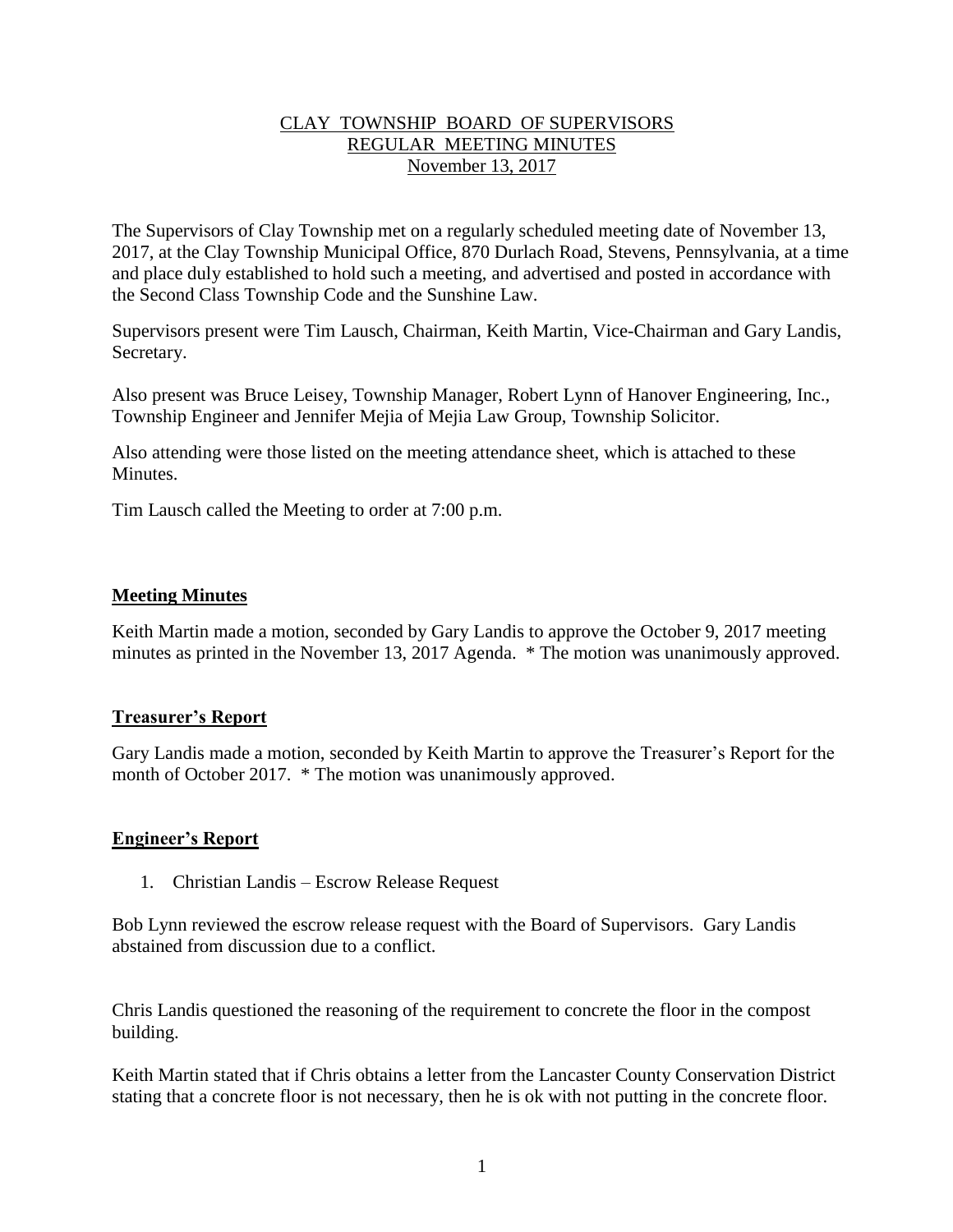Jennifer Mejia suggested Township Staff review the previous minutes and reasoning behind requirement and discuss at the next meeting.

Keith Martin made a motion, seconded by Tim Lausch to release escrow in the amount of \$64,127.06, retaining a balance of \$3,917.98 a per the Hanover Engineering letter dated 11/1/17. \* The motion was unanimously approved with Gary Landis abstaining from the vote.

### 2. Jay Zimmerman – Escrow Release Request

Bob Lynn reviewed the escrow release request dated 10/25/17 with the Board of Supervisors. Bob informed the Board of Supervisors that since the 10/25/17 request, he has reviewed the site and recommends releasing the entire amount of the escrow.

Gary Landis made a motion, seconded by Keith Martin to release the total escrow in the amount of \$5,386.29 as per Bob Lynn's review. \* The motion was unanimously approved.

3. Wilmer & Ruth Thomas – Subdivision, Lot Add On

Ted Cromleigh, Diehm and Sons, reviewed the plan with the Board of Supervisors. The developer proposes to subdivide a 53.288 tract into a 25.611 acre farm, a 25 acre farm and convey 1.851 acres as a lot add-on to neighboring property owner, Corey Martin.

Keith Martin made a motion, seconded by Gary Landis to approve the following waivers and modification as outlined in the Hanover Engineering letter date 11/13/17. \* The motion was unanimously approved.

### Section 402.A.1 – Plan Scale

The applicant is requesting a modification of the requirement for plan sheet to be drafted at a scale of 10, 20, 30, 40 or 50 feet to the inch. The ordinance states that remaining lands over 10 acres in size be drafted legibly with no mention of plan scale. The applicant states that the Thomas farm is 54.27 and the martin farm is 92.98 acres in size. The justification provided is that in an effort to show the entire boundary of each farm on a single plan view, drafting scales of  $1" = 200'$  and  $1" =$ 100' have been used. The applicant notes that the remainder of the plan views showing the proposed design has been drafted per the ordinance standards.

### Section 403.E.4.F – Land Development Agreement

The applicant is requesting a modification of the requirement to provide a Land Development Agreement. The applicant is proposing to use a simplified MOU document. The justification provided is that the project is proposing one (1) new "farm" tract. New construction is limited to a single-family farm dwelling, a small 1,200 square foot barn, on-lot well and a sewage disposal system. The applicant notes that the document will meet the intent of the ordinance and a letter of credit will be posted for all required improvements.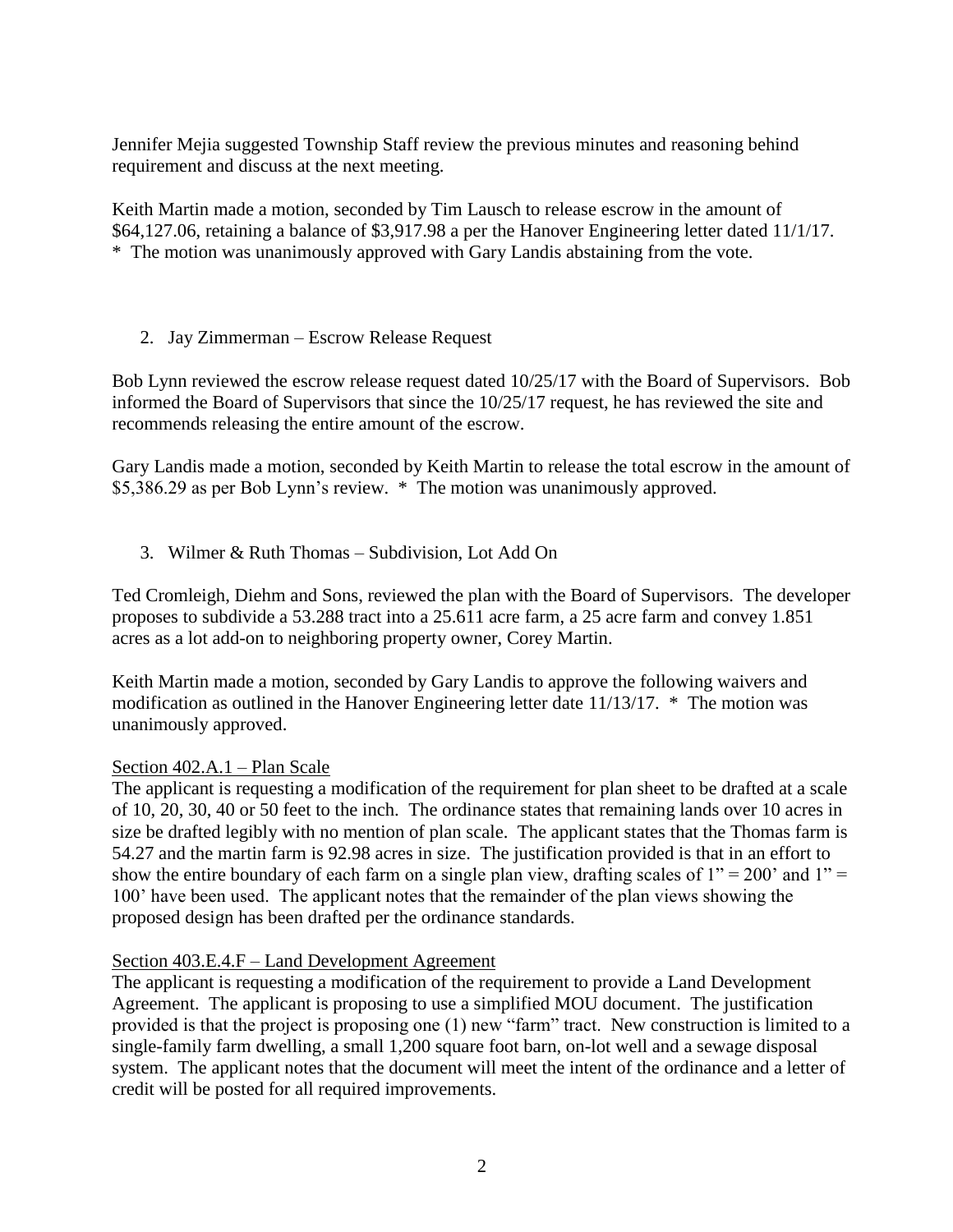## Stormwater Management

## Section 11-503.A.4 – Plan Scale

The applicant is requesting a modification of the requirement for plan sheet to be drafted at a scale of 10, 20, 30, 40 or 50 feet to the inch. The Existing Condition Plan on sheet 2 is drawn at 200' to the inch.

### Stormwater Management

# Section 11-304.E – Stormwater Runoff Transfer

The applicant is requesting a modification of the requirement that stormwater runoff shall not be transferred from one sub-watershed to another unless they are sub-watersheds of a common watershed that joins together within the perimeter of the development site and the effect of the transfer does not alter the peak discharge onto adjacent lands.

Gary Landis made a motion, seconded by Keith Martin to approve the plan contingent on compliance with the Hanover Engineering letter dated 11/13/17 and the Solicitor's approval of an agreement to be prepared and executed but not recorded for a Temporary Construction Easement to allow Developer to correct stormwater issues on the field lane between the Shirk and Thomas farm. \* The motion was unanimously approved.

\*\* Keith Martin abstained from the next agenda item because of an employment conflict. \*\*

# 4. G & N Holdings – Permit Agreement Request

Jennifer Mejia reviewed the proposed Permit Agreement between G & N Holdings, Countryside Enterprises and Clay Township with the Board of Supervisors. The agreement would allow G & N Holdings to start earth moving and installation of stormwater facilities before the Final Plans for Countryside and G&N are recorded.

G & N Holdings submitted a Letter of Credit which would financially cover the improvements.

Gary Landis made a motion, seconded by Tim Lausch to approve execution of the Permit Agreement and Financial Security Amount. \* The motion was unanimously approved.

# 5. Countryside Enterprises – Permit Agreement Request

Marlin Sensenig, Developer, informed the Board of Supervisors of his desire to start construction of the extension of Enterprise Drive to G & N Holdings lot before the subdivision plan is recorded. Mr. Sensenig is proposing to enter into a Permit Agreement similar to G & N Holdings agreement and supply Financial Security in order to commence construction.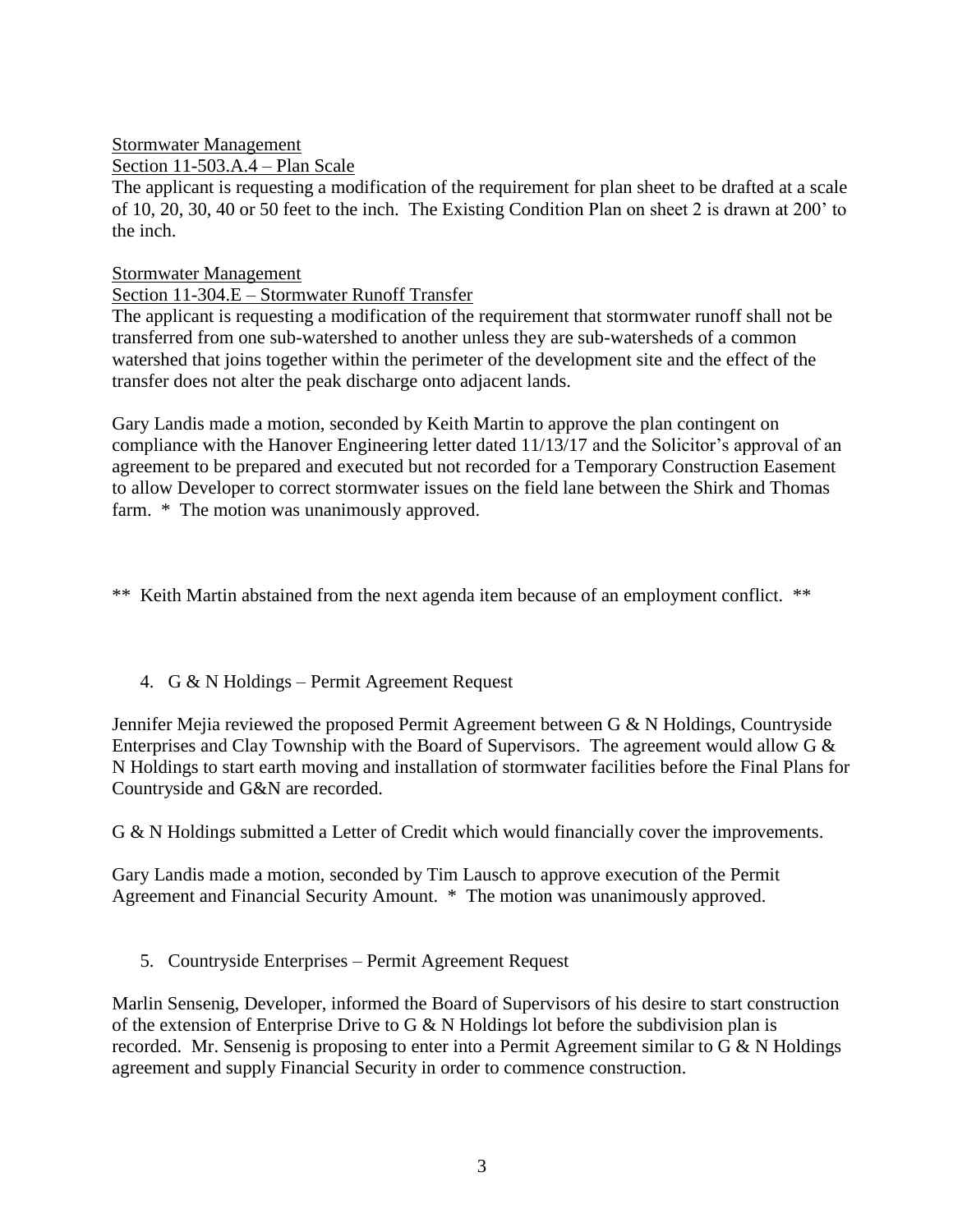Gary Landis made a motion, seconded by Tim Lausch to execute the Permit Agreement from the Developer along with a Letter of Credit and authorize Tim Lausch to execute Permit Agreement when submitted to the Township.  $*$  The motion was unanimously approved.

\*\* Keith Martin returned to the meeting. \*\*

## 6. First Response Team of America – Land Development Plan

Kurt Williams, Salzman & Hughes, and Tom Matteson, Diehm and Sons reviewed the plan with the Board of Supervisors.

The plan proposes to develop a 79,997 sf building and associated infrastructure on a 2.744 acre lot to house the First Response Team of America organization equipment and to lease portions of the building to other entities.

Keith Martin made a motion, seconded by Gary Landis to approve the following waivers, modifications and deferral as outlined in the Hanover Engineering letter dated 11/10/17. \* The motion was unanimously approved.

### Section 303.A – Preliminary Plan Application

The applicant is requesting a waiver of the requirement to process a Preliminary Plan. The applicant feels that the plan has been prepared as to meet all criteria of both Preliminary and Final Plan. The applicant states that the plan is simple in nature and is part of a larger, planned industrial development.

Section 402.A.6 – Profiles shall be drawn at a scale of  $1" = 5'$  horizontal and  $1" = 10'$  vertical The applicant is requesting a waiver of the requirement to provide profiles drawn at a scale of  $1"$  = 50' horizontal and  $1'' = 10'$  vertical. The applicant states that the plan has been prepared at a scale of  $1'' = 40'$ , which is permitted. The applicant feels that it makes sense that the profiles are drawn at the same scale of the plan and that the profiles are drawn at a scale of  $1" = 40'$  horizontal and 1"  $= 8'$  vertical. The applicant notes that the 1"  $= 8'$  vertical scale is to maintain the vertical exaggeration required by the ordinance.

Section 409 – Environmental Impact Assessment Report required for buildings over 10,000 sq ft The applicant is requesting a waiver of the requirement to submit an Environmental Impact Assessment (EIA) Report for buildings over 10,000 sq ft. The applicant states that the proposed building, at full buildout, is proposed to be 79,997 sq ft and the building will be located in a planned industrial development. The applicant has noted that a EIA Report has been provided with the overall development and that the existing property is actively cultivated, reducing any possibility of environmental impact. The applicant also notes that a current PNDI search has been included with this plan submission that confirms no environmental impacts.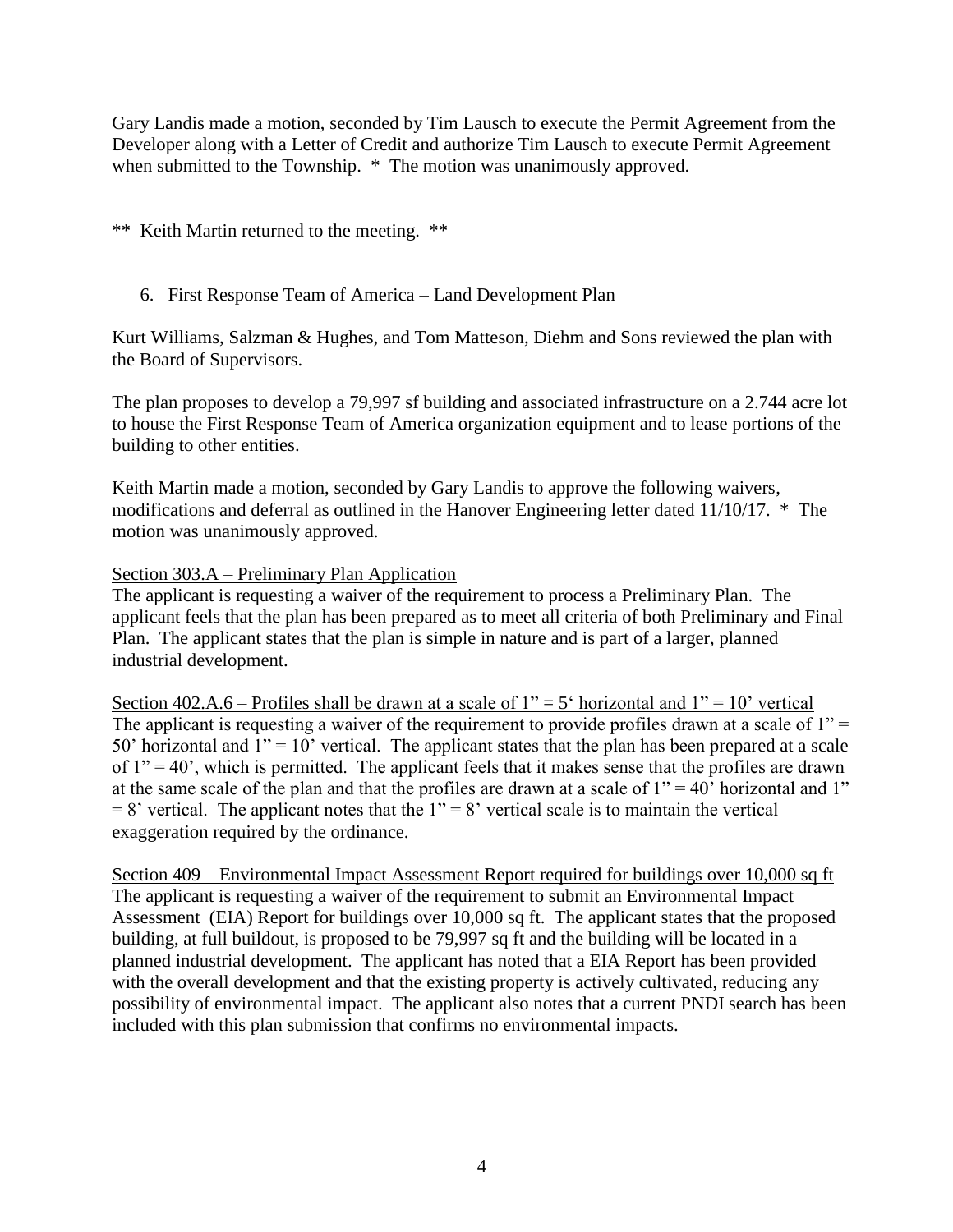### Section  $602.N.1 - 100'$  clear sight triangles at all intersections

The applicant is requesting a modification of the requirement to provide 100' clear sight triangles at all intersections. The applicant states that the plan proposes a second access drive into the front parking lot and the required 100' clear sight triangle would require the removal of parking along the front of the building. The applicant notes that the traffic coming out of this access drive would be traveling slowly and that a stop sign is proposed on the plans. The applicant proposes an alternate clear sight triangle with dimensions of 100' along the roadway and 75' along Access Drive B. The applicant feels that the dimensions of this clear sight triangle will still provide a good amount of visibility at the intersection while allowing the parking to still be provided.

Section 602.V.12 – Sidewalks required along property frontage and within the development The applicant is requesting a deferral of the requirement to install sidewalks until a time that the Township deems necessary. The applicant states that there is no sidewalk within 1,000 feet of the site and the proposed business will not generate any pedestrian traffic.

### Section  $603.A.2.b - No$  parking shall be permitted in front of the building

The applicant is requesting a modification of the requirement of no parking being permitted in front of the building along Enterprise Road. The applicant states that all of the required parking has been located in the front yard between the building and Enterprise road because the site is disadvantaged by having the frontage on two (2) different roads. The applicant notes that if the parking is located behind the building the loading docks will have to be located at the front of the building and that vehicular parking would be far more desirable at the front of the building. The applicant has indicated landscaping on the plans to be provided to soften the parking lot at the front of the building and believes that the landscaping will be an attractive site even with the parking at the front of the building. The applicant notes that this waiver was granted to the neighboring Tents for Rent lot and has added a second access, as requested.

Section 603.A.2.e – All parking areas shall be located a minimum of 30 feet from any building The applicant is requesting a waiver of the requirement of all parking be located a minimum of 30 feet from any building. The applicant states that there is insufficient depth on this lot to provide parking 30 feet away from the building. The applicant feels that the parking lot location to be convenient and safe for pedestrians.

### Section 603.B.1 – Sidewalks required along all adjacent streets

The applicant is requesting a deferral of the requirement to install sidewalks until a time that the Township deems necessary. The applicant states that there is no sidewalks within 1,000 feet of the site and the proposed business will not generate any pedestrian traffic.

### Section 603.C.4 – Curbing shall be constructed to the specifications as shown in the Clay Township Subdivision and Land Development Ordinance

The applicant is requesting a modification of the requirement to construct curbing to the specifications as shown in the Clay Township Subdivision and Land Development Ordinance (SALDO). The applicant acknowledges that the SALDO Appendices require the curbs to have an eight (8") inch reveal. The applicant would like to provide curbs with a seven (7") inch reveal to minimize the scraping of the undercarriage of vehicles and that none of the curbs are to be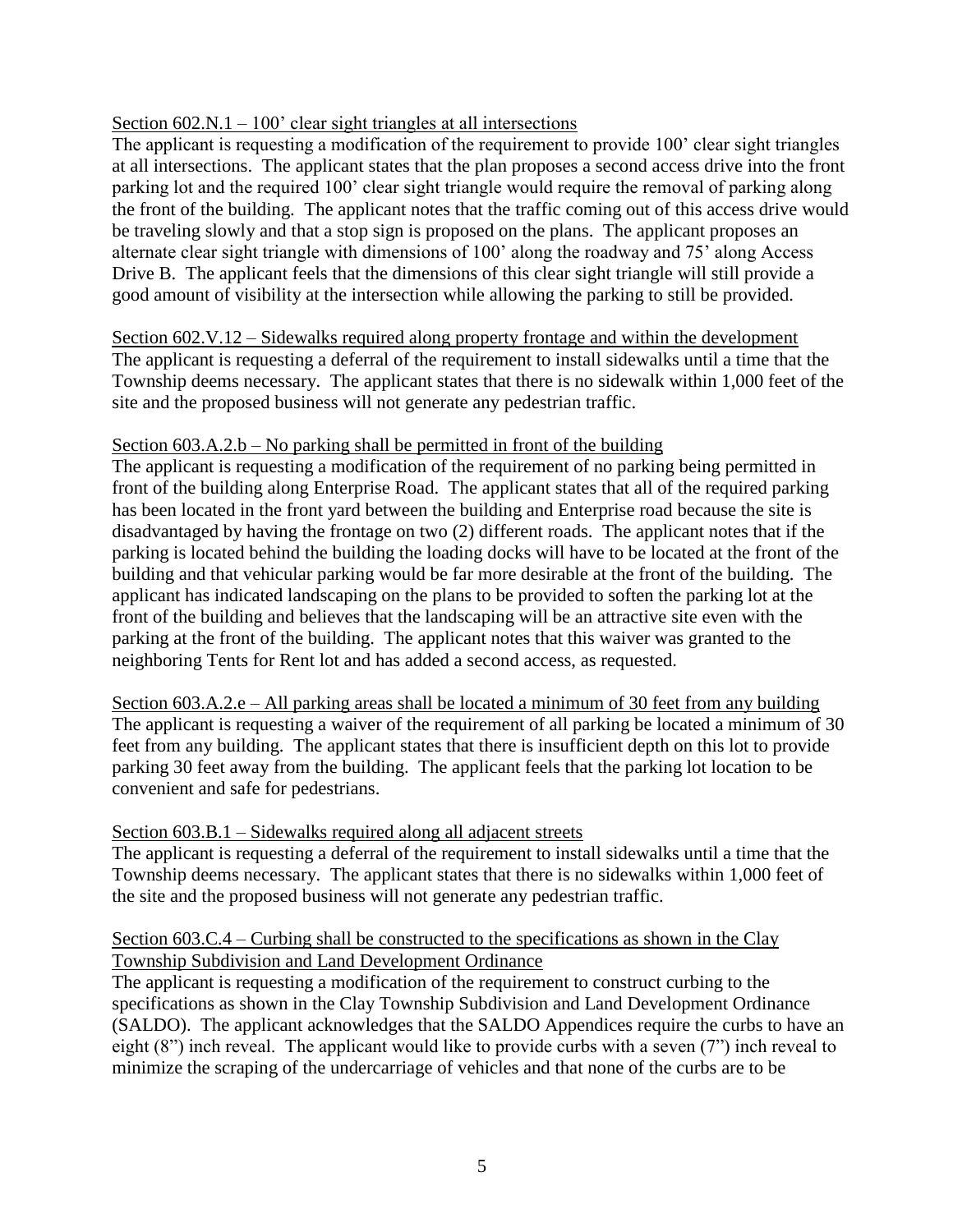dedicated to the Township. The applicant has noted that in all other respects, the curbing will comply to the standards of the SALDO.

### Section 609E.4.b – Parking compounds shall include a minimum total landscape area equal to ten (10) percent of the parking area occupied by parking spaces

The applicant is requesting a modification of the requirement to provide a minimum total landscape area equal to ten (10) percent of the parking area occupied by parking spaces. The applicant notes that several landscape islands are proposed within the front parking lot, but not quite every ten (10) parking spaces and that in the rear of the building, at the loading and dock area, landscaping would be out of place. The applicant states that in the alternative to the requirement, the plan proposed landscaping to be placed between the parking lots and adjacent trees and feels that the disbursement of the landscaping in these areas will provide the aesthetic, environmental, and buffering functions that trees planted in interior islands would provide.

### Section 609.E.4.c – The interior of each parking lot shall have at least one (1) or two (2) inch caliper deciduous shade tree for every five (5) parking spaces

The applicant is requesting a modification of the requirement that the interior of each parking lot shall have at least one (1) two (2) inch caliper deciduous shade tree for every five (5) parking spaces. The applicant notes that several landscape islands are proposed within the front parking lot, but not quite every ten (1) parking spaces and that in the rear of the building, at the loading and dock area, landscaping would be out of place. The applicant states that in the alternative to the requirement, the plan proposes landscaping to be placed between the lots and adjacent trees and feels that the disbursement of the landscaping in these areas will provide the aesthetic, environmental, and buffering functions that trees planted in interior islands would provide.

# Section 609.E.4.d.3 – Landscape islands shall be provided between every ten (10) parking spaces and at the end of each row

The applicant is requesting a modification of the requirement that the landscape islands be provided between every ten (10) parking spaces and at the end of each row. The applicant notes that several landscape islands are proposed within the front parking lot, but not quite every ten (1) parking spaces and that in the rear of the building, at the loading and dock area, landscaping would be out of place. The applicant states that in the alternative to the requirement, the plan proposes landscaping to be placed between the lots and adjacent trees and feels that the disbursement of the landscaping in these areas will provide the aesthetic, environmental and buffering functions that trees planted in interior islands would provide.

# Section 609.F.2 – Landscape screening

The applicant is requesting a modification to the landscape screening requirements. The applicant states that this section requires a high level and low level screen around the perimeter of the property adjacent to the public street. A completely screened buffer is not advisable from a policing and security standpoint and it could also make it difficult for those that need to find the business to locate it. The applicant proposes that instead of a complete visual screen of both high and low level plantings, a row of shrubs shall be planted to screen the parking and additional street trees. The applicant believes that the propose landscape plan will create an attractive environment along Wood Corner Road and Enterprise Road. The applicant has made note that this is consistent with other project involving parking lot project within the Township that have been approve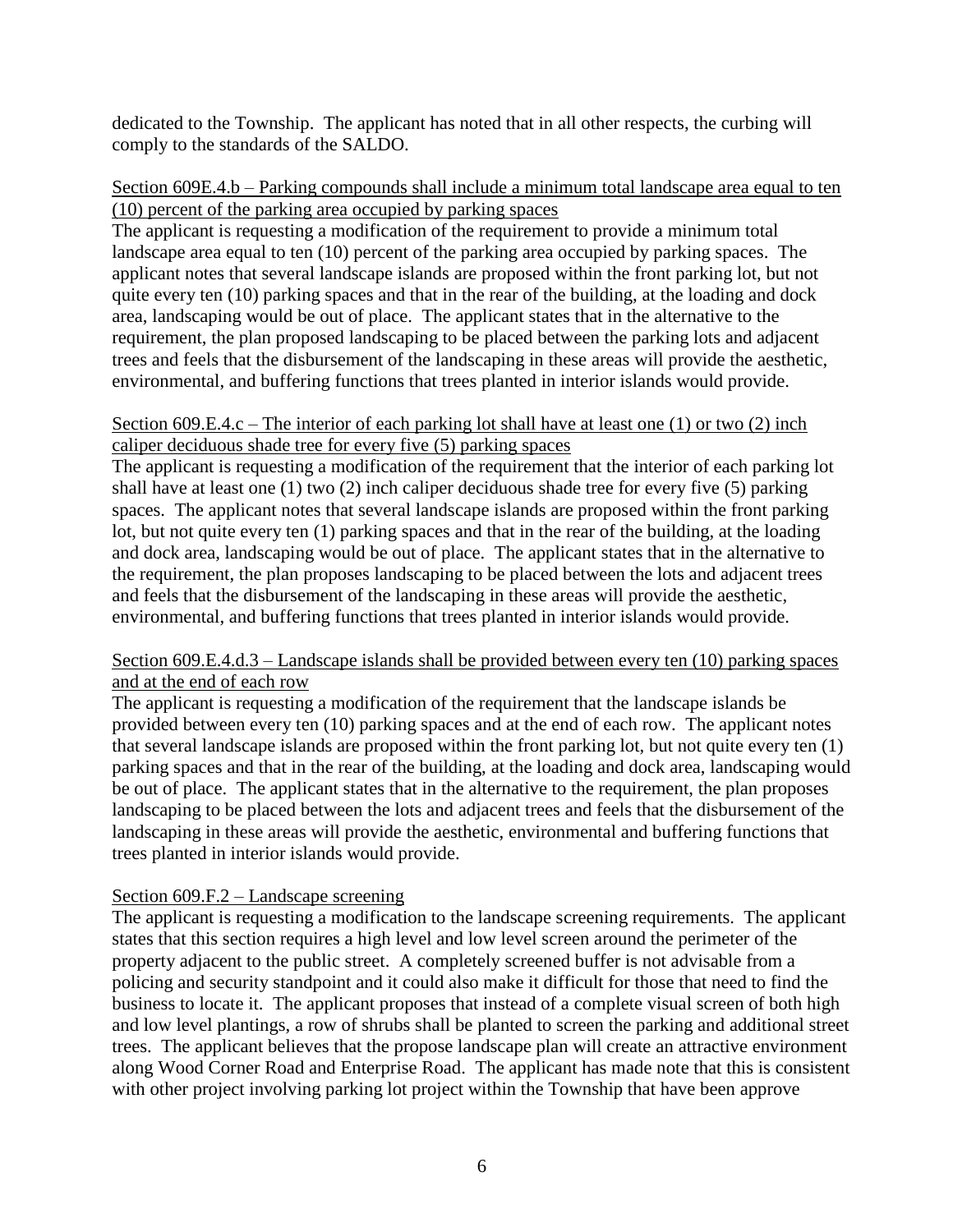without the high and low level buffer s such as Paul B Zimmerman Hardware, Two Cousins Pizza, The Udder Choice, etc.

Gary Landis made a motion, seconded by Keith Martin to approve the plan contingent on compliance with the Hanover Engineering letter dated 11/10/17. \* The motion was unanimously approved.

# **Visitors**

1. Durlach Mt Airy Fire Company – funding request

On February 25, 2017, Clay Township was impacted by a storm with straight line winds. During a debriefing after the storm clean up, Representatives of the Fire Company informed Supervisor Keith Martin and Township Manager Bruce Leisey of equipment and items they lacked or did not have sufficient quantities of to deal with the situation that had occurred. Supervisor Keith Martin informed the Fire Company Representatives to determine a list of items needs and present to the Board of Supervisors.

Jonathan Zimmerman and John Martin, representatives of the Fire Company, reviewed the determined needs with the Board of Supervisors. The list included chain saws, a hot stick, portable radios and a base radio totaling approximately \$26,000.

After discussion, the Board of Supervisors thanked the representatives and will take the request under consideration. No decisions were made at this time.

# **Old Business**

1. Approve and Execute Banking Resolution

The Township Manager discussed an issue that occurred with the Sewer checking account.

Keith Martin made a motion, seconded by Gary Landis to execute Resolution # 111317A to open a new sewer checking account with BB&T. \* The motion was unanimously approved.

2. Wildflower Pond Street Dedication Discussion

Bob Lynn and Bruce Leisey informed the Board of Supervisors that they received correspondence from the Developer requesting the Township accept dedication of the streets in Wildflower Pond development.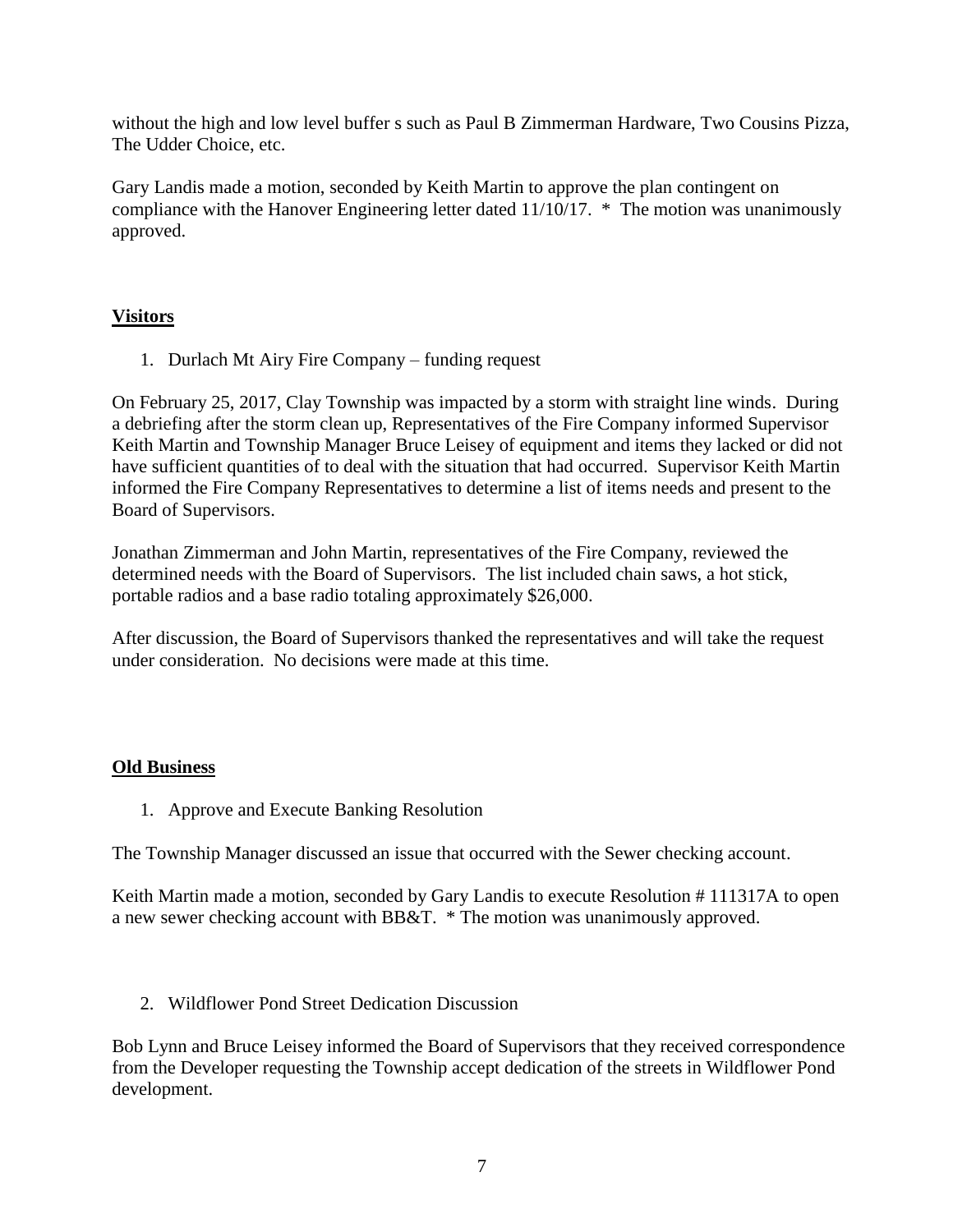After discussion, it was decided that Bob Lynn, Bruce Leisey and Earl Stauffer will inspect the streets and put together a punch list of items to be repaired.

# **New Business**

1. Approve Resolution to prohibit Category 4 Casinos

After discussion, Keith Martin made a motion, seconded by Gary Landis to approve and execute Resolution #111317 which prohibits the location of a Category 4 Casino within the boundaries of Clay Township. \* The motion was unanimously approved.

2. 2018 Budget Discussion

The Township Manager reviewed the draft 2018 Budget with the Board of Supervisors and audience.

There was discussion on MS4 related expenses, road projects and donations to emergency service providers and library.

3. Authorize Township Engineer to analyze suitability of existing abutments of the Road Road bridge for replacement of superstructure

Bob Lynn informed the Board of Supervisors of the options to consider in replacing or repairing the Road Road bridge.

Keith Martin made a motion, seconded by Gary Landis to authorize Bob Lynn to analyze suitability of using existing abutments for a replacement superstructure. \* The motion was unanimously approved.

4. Zoning Hearing Board Request for 2018 Budget Increase

The Board of Supervisors received correspondence from Rick Stehr, ZHB Chairman, indicating they have chosen a ZHB Solicitor to replace Mr. Goodman, who is retiring, and indicated that the new Solicitor's hourly rate will be \$165.00 vs the \$125.00 charged by Mr. Goodman.

The Board of Supervisors authorized Bruce Leisey to increase the ZHB Solicitor budget to reflect the difference.